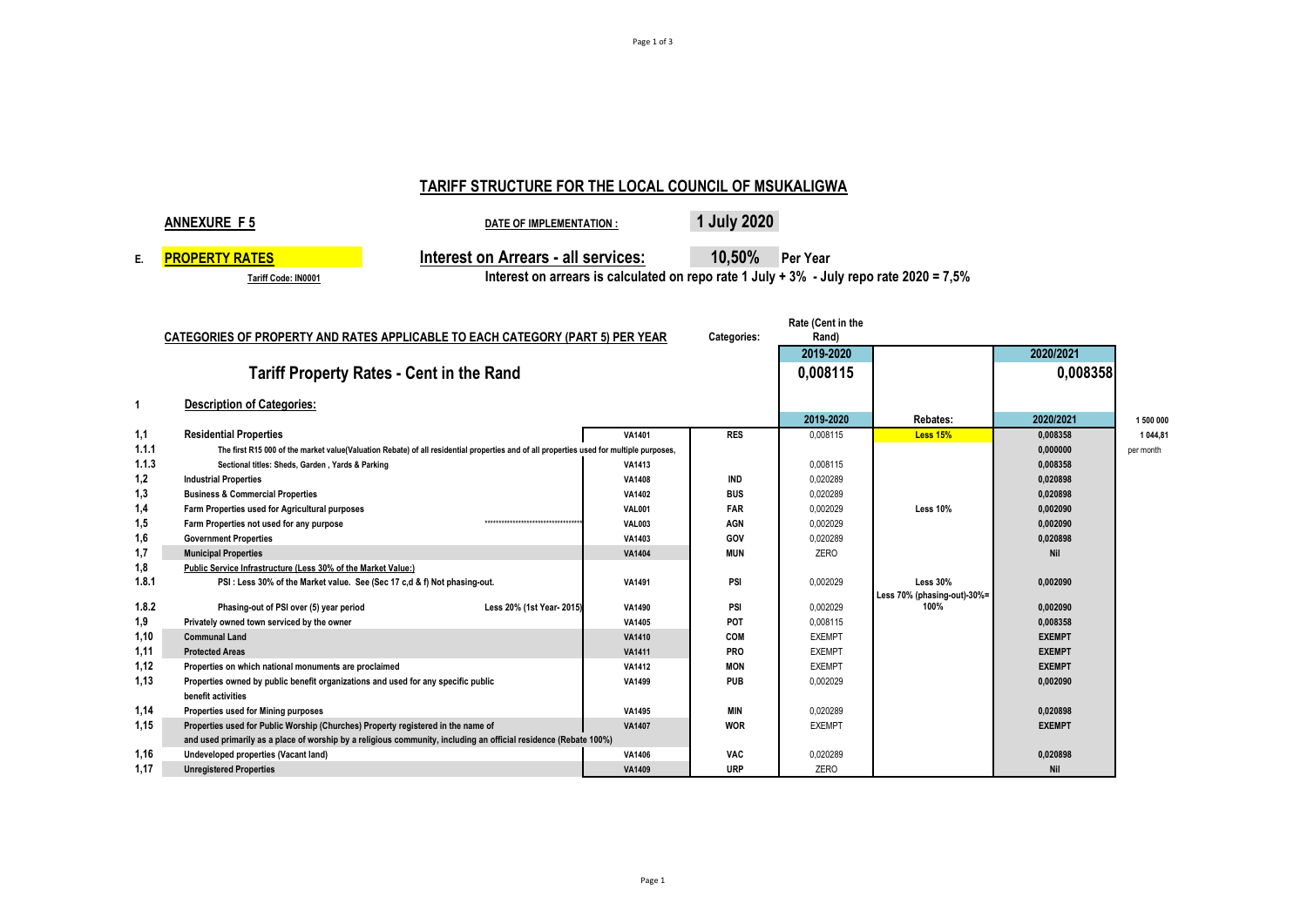# **ANNEXURE F 5 TARIFF STRUCTURE FOR THE LOCAL COUNCIL OF MSUKALIGWA**

# **PROPERTY RATES**

**( 2019-2020)\*\*\*\*The current Municipal Valuation Roll implemented from 1 July 2015 till 30 June 2019 - valuation date "1 July 2014" EXTENDED TILL 30 June 2020 (2020-2021)\*\*\*\*The new Municipal Valuation Roll will be implemented from 1 July 2020 till 30 June 2025**

# **2 Non-Rateable Categories:**

| <b>Municipal Properties</b>                    | VA1404        | MUN |
|------------------------------------------------|---------------|-----|
| Vacant Land - Owner is Msukaligwa Municipality | <b>VA1414</b> | VAC |

| 3          | <b>Property Rates - Tariff - Ratios:</b>                                                                 |      |           | 2019-2020            |                                                                                     | 2020/2021  |                                           |
|------------|----------------------------------------------------------------------------------------------------------|------|-----------|----------------------|-------------------------------------------------------------------------------------|------------|-------------------------------------------|
|            |                                                                                                          |      |           | 0,0081150            |                                                                                     | 0,0083585  | <b>Rebates</b><br><b>Section 15 NMPRA</b> |
|            | (See Regulations on the rate ratio between the Residential and non-Residentail Categories of Properties) |      |           |                      |                                                                                     |            |                                           |
|            |                                                                                                          |      | 2019-2020 | 2020/2021            |                                                                                     | Category:  | Less:                                     |
| 3,1        | <b>Residential Properties</b>                                                                            | 1,00 | 0.008115  | 0,008358             | <b>Residential Properties</b>                                                       | <b>RES</b> | <b>Less 15%</b>                           |
| 3,2        | <b>Business Properties</b>                                                                               | 2,50 | 0,020289  | 0,020898             | <b>Business Properties</b>                                                          | <b>BUS</b> |                                           |
| 3,3        | <b>Agricalture Properties</b>                                                                            | 0,25 | 0.002029  | 0,002090             | Agricalture Properties                                                              | <b>FAR</b> | <b>Less 10%</b>                           |
| 3,4        | <b>Public Service Infrastructure (PSI)</b>                                                               | 0,25 | 0.002029  | 0.002090             | Public Service Infrastructure (PSI)                                                 | PSI        | <b>Less 30%</b>                           |
| 3,5<br>3,6 | <b>Public Service Infrastructure (PSI)</b><br>(Phasing -out over 5 Year- started 1/7/2015)               | 0,25 | 0.002029  | 0,002090<br>0,000000 | Public Service Infrastructure (PSI)<br>(Phasing -out over 5 Year- started 1/7/2015) | PSI        | Less 70% (phasing-out)-30%=<br>100%       |
| 3,7        | <b>Public Benefit Organisations Property</b>                                                             | 0,25 | 0,002029  | 0,002090             | Public Benefit Organisations Property                                               | <b>PUB</b> |                                           |
| 3,8        | <b>Government Properties</b>                                                                             | 2,50 | 0.020289  | 0,020898             | Government Properties                                                               | GOV        |                                           |
| 3.9        | <b>Municipal Properties /</b>                                                                            | 0,00 | 0,000000  | 0,000000             | <b>Municipal Properties /</b>                                                       | <b>MUN</b> |                                           |
|            | (Non-Rate able)                                                                                          |      |           |                      | (Non-Rate able)                                                                     |            |                                           |

## **4 EXEMPTIONS, REBATES AND REDUCTIONS ON RATES (PART 6)**

**EXEMPTIONS Properties identified in terms of paragraph 6.1.2 to 6.1.8 of this policy.**

**4,1 The first R15 000 of the market value of all residential properties and of all properties used for multiple purposes, provided one or more components of such properties are used for residential purposes, is exempt from the payment of rates in terms of Section 17(1)(h) of the Property Rates Act. (Paragraph 6.1.1)** 

**4,2 All registerd indigents owned property will be receiving a rebate upto the first R 70 000 per stand form the 1 July 2020**

**4,3 The first R 55 000 for residential owners was not taxed up to 30 June 2020 (first R 15 000 impermissable rate is not taxable) .**  The R40 000.00 of the market value, following the R 15 000 of all residential properties, was allowed a rebate in 2019/2020 and before . This rebate is withdrawn from the 1 July 2020. Full property rates are payable from the 1 July 2020 by all residential and any other property owners, except for registered indigent owners, that was rebated before after the first R 15000.